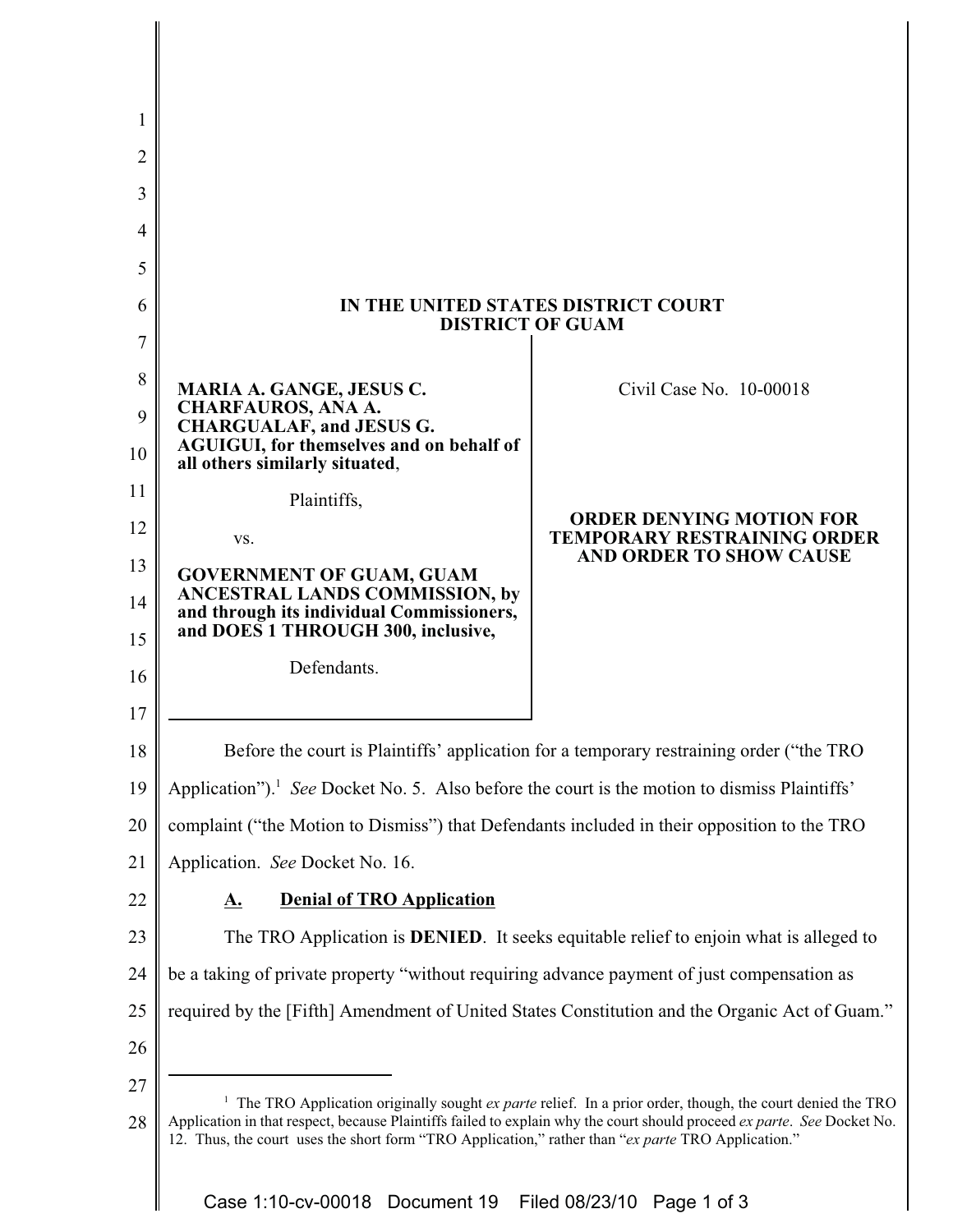1 2 3 4 5 6 7 Docket No. 5 at 2:2-4. But "[e]quitable relief is not available to enjoin an alleged taking of private property for a public use, duly authorized by law, when a suit for compensation can be brought against the sovereign subsequent to the taking." *Ruckelshaus v. Monsanto Co.*, 467 U.S. 986, 1016 (1984). And "[t]he Fifth Amendment does not require that compensation precede the taking." *Id*. Here, a suit for compensation can be brought against the sovereign subsequent to the alleged taking. *See* 7 G.C.A. § 11311.1. Thus, the court cannot grant the relief sought in the TRO Application.<sup>2</sup>

8

## **B. Order to Show Cause**

9 10 11 12 13 Plaintiffs are **ORDERED** to show cause why this case should not be dismissed. They assert three bases of jurisdiction: (1) diversity; (2) federal question; and (3) the original jurisdiction of the District Court of Guam. *See* Docket No. 4 at ¶¶5-8. Diversity jurisdiction clearly does not exist, because all parties to this case are, if anything, citizens of Guam. The court has serious questions about the other two bases.

14

### **1.** *Federal question*

15 16 17 18 19 20 21 22 Relying on the *Williamson* case, Defendants have argued that the federal question in this case, if any, is not yet ripe. *See* Docket No. 16 at 2:15-4:16 (citing *Williamson County Regional Planning Com'n v. Hamilton Bank of Johnson City*, 473 U.S. 172 (1985)). *Williamson* remains good law, even though it "*all but guarantees that claimants will be unable to utilize the federal courts to enforce the Fifth Amendment's just compensation guarantee*." *San Remo Hotel, L.P. v. City and County of San Francisco, California*, 545 U.S. 323, 351 (2005) (Rehnquist, C.J., concurring) (emphasis added). Plaintiffs have briefly argued that the case is ripe. *See* Docket No. 17 at 2:13-3:15. But

23 the court rejects Plaintiffs' assertion that *Williamson* and its progeny are limited to regulatory

24 takings. *See*, *e.g.*, *Sinaloa Lake Owners Ass'n v. City of Simi Valley*, 864 F.2d 1475, 1479 (9th

- 25 Cir. 1989) ("Even in physical taking cases, compensation must first be sought from the state if
- 26

27

28

- $2$  Also, the fact that Plaintiffs sought an injunction to prevent an alleged taking shows that—contrary to their reply—no taking has yet occurred.
	- Page 2 of 3